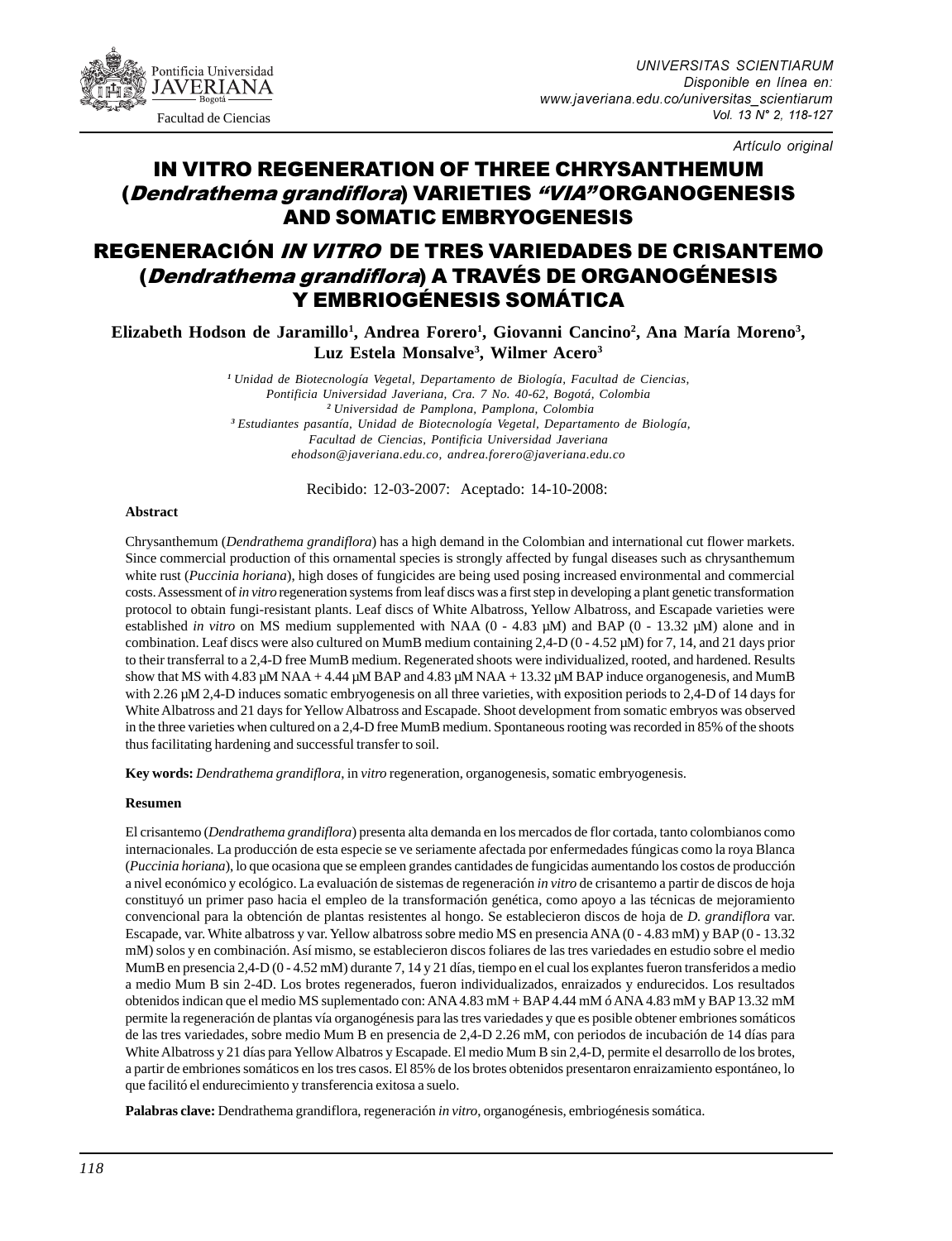#### **INTRODUCTION**

Colombia is one of the largest flower producers in the world. With 35 years of activities in the flower industry, it is now ranked second exporter of fresh cut flowers after The Netherlands, having a total participation of 14% in the international commerce. Chrysanthemum (*Dendrathema grandiflora*) flower production is seriously affected by pathogenic fungi that are difficult to control by small growers due mainly to a lack tolerant plant material. As a consequence, fungal diseases are spread, thus increasing production costs and ecological impacts.

An approach to solve this problem is the introduction of resistance or tolerance traits via plant transformation. Studies on chrysanthemum genetic transformation aimed to obtain fungi-resistant plants have been conducted with around 200 varieties grown in Japan, Netherlands, Italy and United States (Texeira, 2003; Shirasawa *et al.,* 2000; Kim *et al.,* 1998, Rout & Das, 1997). *In vitro* regeneration of whole plants is a necessary step in the implementation of genetic transformation systems, therefore the assessment of different regeneration and micropropagation alternatives is required prior to any genetic transformation attempt. This study was aimed to find an appropriate system to regenerate plants *via* organogenesis and somatic embryogenesis from three chrysanthemum varieties: Escapade, White Albatross, and Yellow Albatross.

#### **MATERIALS AND METHODS**

#### **Plant material**

A constant supply of plant material for conducting all the experiments was obtained after having established and multiplied *in vitro* 450 nodal segments from 2-month old donor plants of *D. grandiflora* varieties Escapade, White Albatross, and Yellow Albatross, provided by the flower company Americaflor Ltd.

Surface disinfection was done placing the explants in a 1 g/l Benlate® solution for 20 minutes followed by immersion in a 1,25% sodium hypochlorite solution with 1% Tween 20® in constant agitation for 5 minutes. Disinfecting solution was rinsed three times with deionised distilled water during 1, 3, and 5 minutes respectively. Nodal segments were then established on Murashige & Skoog culture medium (MS) with full-strength salts, 3% sucrose, pH 5.8, and 0.6% agar, without growth regulators. Cultures were incubated at  $21 \pm 2$ °C with 16 hours of photoperiod provided by daylight 39W Sylvania® fluorescent tubes.

#### *In vitro* **plant regeneration** *via* **organogenesis**

Leaf segments of  $0.5 \text{ cm}^2$  were dissected from shoots developed under the culture conditions described before and cultivated using 16 different combinations of naphthaleneacetic acid (NAA) and 6-benzylaminopurine (BAP) to induce adventitious shoot formation. NAA concentrations were: 0, 1.61, 3.22, and 4.83 µM, and BAP concentrations were: 0, 4.44, 8.87, and 13.32 µM.

Leaf discs were placed on MS culture medium with fullstrength salts, 3% sucrose, pH 5.8, 0.6% agar and supplemented with growth regulators combined as described before. Cultures were incubated at  $21 \pm 2$ °C with 16 hours of photoperiod provided by daylight 39W Sylvania® fluorescent tubes during 60 days.

Data were recorded every 2 weeks for the following variables: shoot formation (BR), number of shoots produced per explant (Br/E), relative shoot regeneration rate (TRB) defined as  $\text{Br}_2 - \text{Br}_1/\text{t}_2 - \text{t}_1$  (number of shoots produced per day). The experimental unit was each leaf disc. Each treatment had 40 repetitions and the experiment was replicated three times. Shoots obtained were dissected and rooted on MS medium with full-strength salts, 3% sucrose, pH 5.8, 0.6% agar, without growth regulators.

#### *In vitro* **plant regeneration** *via* **somatic embryogenesis**

The effect of 2,4-dichlorophenoxyacetic acid (2,4-D) on somatic embryogenesis induction from leaf discs was evaluated after 7, 14 and 21 days of culture using the following concentrations: 0, 1.13, 2.26, 3.39, and 4.52 µM (Texeira, 2003; Tanaka *et al*., 2000).

The somatic embryogenesis induction protocol developed by Sherman *et al*. (1998) was followed based on the favourable results obtained with other chrysanthemum varieties. Leaf discs were cultivated on Mum B culture medium (MS medium supplemented with 2 mg/l indole-3 acetic acid (IAA) and 0.23 mg/l BAP. After 7, 14 and 21 days of culture, explants were transferred to Mum B culture medium free of 2, 4-D to allow embryo maturation.

Embryos showing signs of advanced development, even if still retaining masses of proembryogenic tissue (2-4 weeks depending upon the variety), were isolated from the initial explant and grown on a germination medium, which contained 2 mg/l kinetin (KIN), 0.02 mg/l NAA, and 10 mg/l gibberellic acid ( $GA_3$ ) on MS medium. After 4 weeks of culture, the number of plants obtained from each variety was determined. Explant incubation was carried out at 21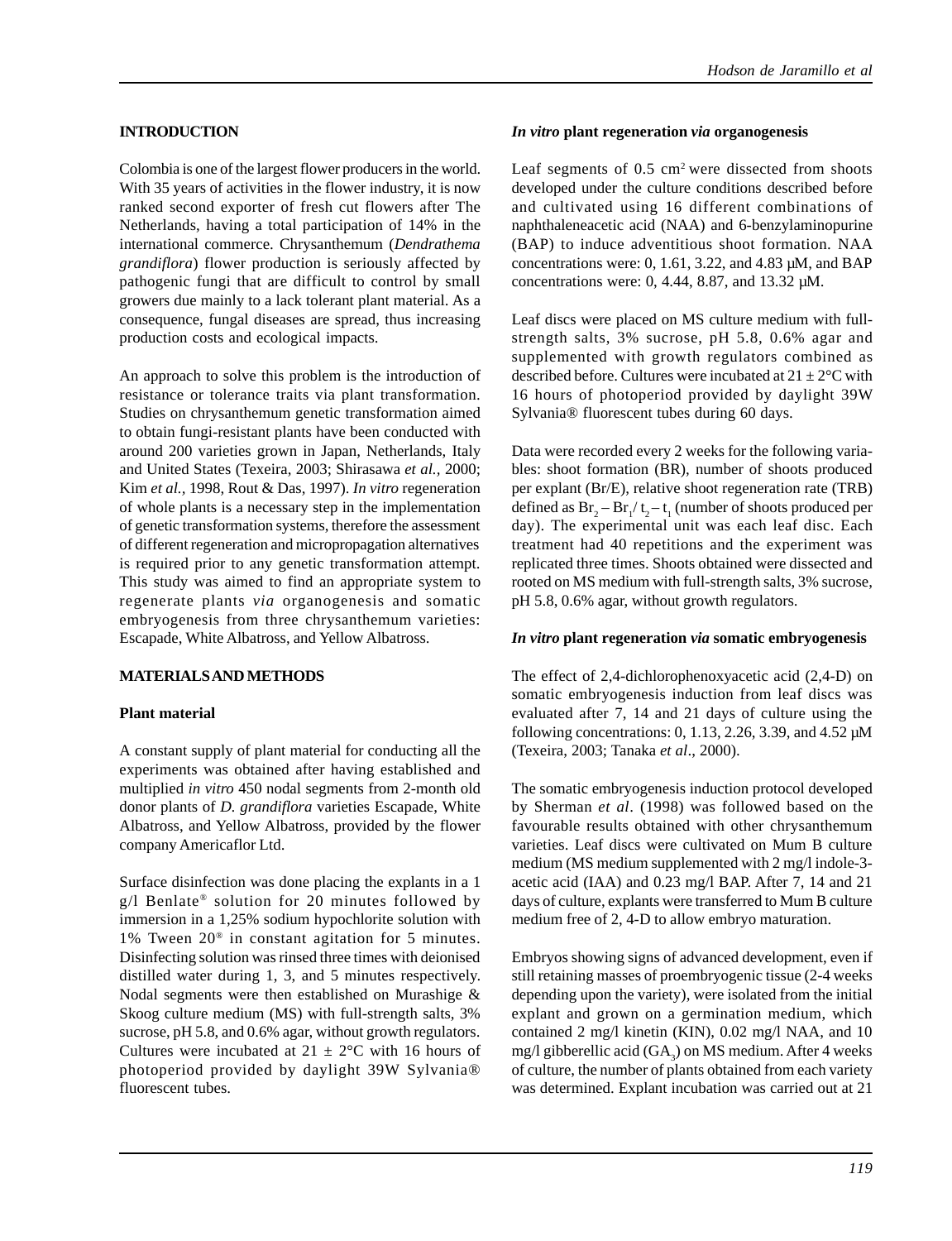$\pm 2^{\circ}$ C with 16 hours of photoperiod provided by daylight 39W Sylvania® fluorescent tubes during 60 days.

Every 2 weeks data were recorded for the following variables on induction of proembryonary masses: explant viability (V), presence of proembryonary masses (PEM), oxidation (OX), chlorosis (CL); and on embryo germination: shoot formation (BR), and number of plants obtained per explant (Br/E). The experimental unit was each leaf disc. Each treatment had 40 repetitions and the experiment was replicated three times.

### **Plant acclimatization**

A sample of 40 plants of each variety was obtained out of the total plants regenerated *in vitro via* somatic embryogenesis and organogenesis. Plants were transferred to a sealed chamber and grown on peat substrate. Relative humidity was gradually reduced inside the chamber to allow progressive acclimatization of plants.

### **Data analysis**

Anovas and Duncan comparison tests for each evaluated factor were carried out using the Statistical Analysis System package (SAS) 8.0 for each of the three varieties studied.

## **RESULTS AND DISCUSSION**

In chrysanthemum, as in many other species, there is a clear relationship between varieties and successful regeneration. Studies on adventitious shoot regeneration from petal explants, nodal segments; protoplasts and somatic embryos report a wide range of responses depending upon varieties and types of explant (Shirasawa *et al*., 2000; Kim *et al*., 1998; Lowe *et al*., 1993). The regeneration capacity of several varieties of chrysanthemum, in order to select the genotype with the highest response, as well as the plant material on which the subsequent genetic transformation experiments were going to be based on, has been evaluated by several researchers (Texeira, 2003; Sherman *et al*., 1998). Specific requirements of varieties in achieving *in vitro* regeneration are of paramount relevance when additional manipulations that usually reduce the tissue morphogenetic capacity are required, such as inoculating *Agrobacterium* strains or the use of antibiotics.

#### **In vitro plant regeneration** *via* **organogenesis**

Regeneration *via* organogenesis was achieved on the three varieties. Presence of BAP in the culture medium was necessary for shoot regeneration, although concentrations higher than 4.44 µM reduced the shoot regeneration frequency. This inhibitory effect has been reported with other chrysanthemum varieties, and it has been related to a negative effect of BAP on protein synthesis (Staden & Crounch, 1996). Additionally, the requirement of an exogenous stimulus with auxins (NAA) to obtain a successful regeneration was evident, since shoot formation in absence of this plant regulator (T1-T4) was very low or was not observed (Figure 1). These results support previous findings in other varieties, where a given BAP/NAA balance was required to obtain adventitious shoot induction (Nhut *et al*., 2003; Texeira, 2003). Despite several studies having reported the requirement of a high cytokinin/auxin ratio (Chakrabarty *et al*., 2000), the present study reports higher organogenic responses when cytokinin/auxin ratios are near to 1.0 (Figures 1 and 2). This result can be related to manipulations of exogenous cytokinin concentrations that may cause an increase of endogenous auxin concentrations, which is probably induced by an inhibition of free IAA conjugation due to the presence of exogenous cytokinins (Haberer & Kieber, 2002). A proportional stimulus provided by plant growth regulators allows the cell cycle regulation required to induce cell division and specialization during plant development initiated from isolated cells of a differentiated tissue, such as leaf discs. Similar previous studies show that auxins control endogenous levels of active cytokinins by inhibiting their synthesis or promoting the N-glucoside formation or the cytokinin-oxidase activation (Coenen & Lomas, 1997). Chaudhury & Rongda (2000) have shown that requirements of exogenous needed to produce an organogenic response depend upon specific concentrations of endogenous regulators. Several physiological effects of cytokinins can be explained by their biochemical interaction with auxins, considering that both regulators are mutually dependent. The manipulation of cytokinin levels causes an increase of levels of endogenous auxins thus stimulating undifferentiated tissue production and favouring root formation on explants and further rooting on a hormonefree medium (Haberer & Kieber, 2002).

The highest shoot production was observed on the explants cut edge as a consequence of mechanical injury caused on tissues, which provides an effective stimulus in inducing cell competence needed to regenerate adventitious organs (Figure 3). Response to tissue damage is the biological basis of somatic cell proliferation and regeneration as injuries on the explants cut edge provoke a rapid cell division and eventually provide an adequate target tissue for further manipulations such as genetic transformation. High numbers of shoots were also developed along the leaf mid rib, a common phenomenon reported with other species.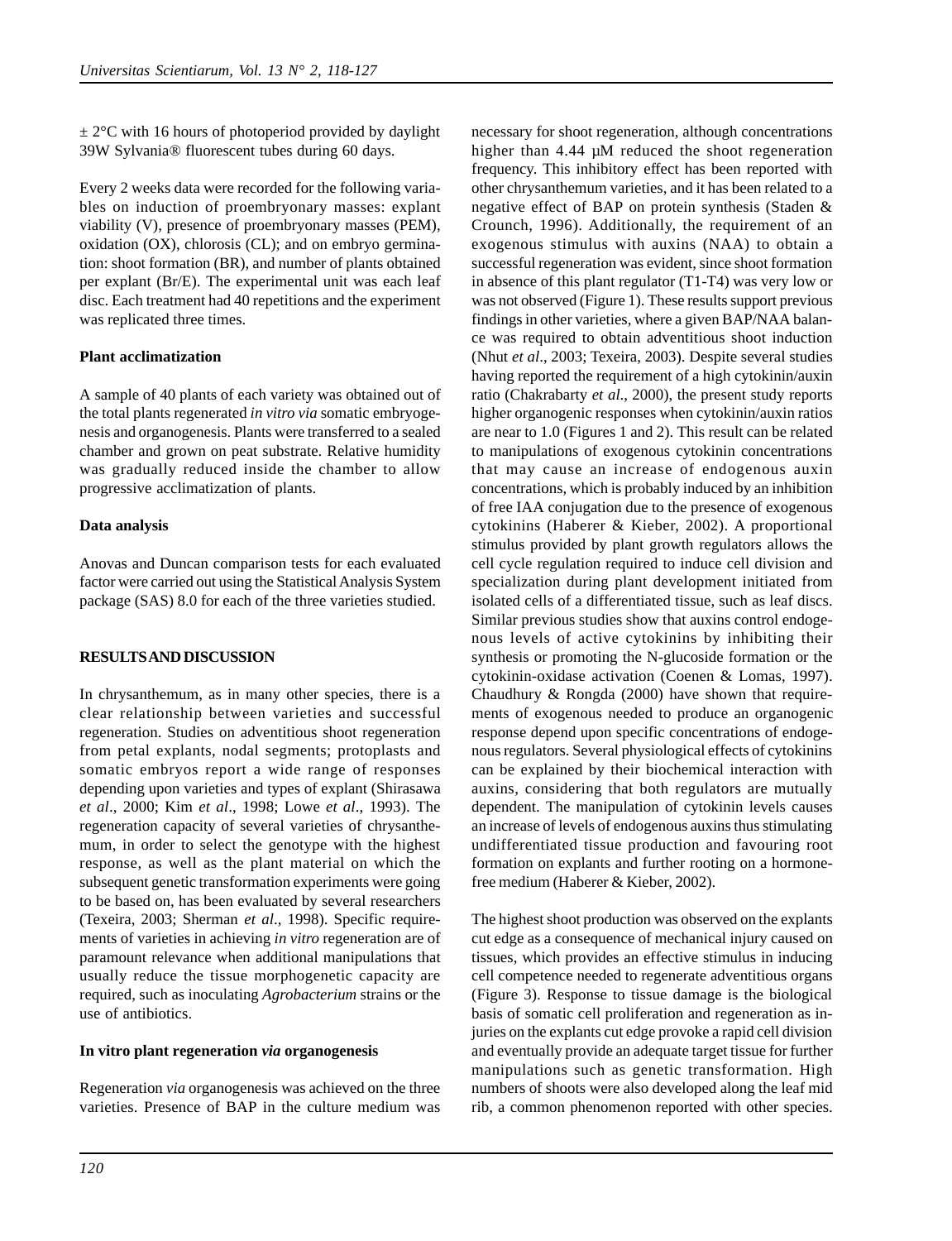

**FIGURE 1. Effect of different combinations of growth regulators on organogenesis in leaf discs of the three chrysanthemum varieties: adventitious shoot regeneration frequency (SRF), and number of shoots produced per explant (No S/E) after 60 days in culture.**



**FIGURE 2. Effect of different combinations of growth regulators on the relative rate of shoot regeneration RRS (number of shoots produced in days2 - number of shoots produced in days1)/days2 - days1) -days 1=15 days in culture, days 2=30 days in culture-, in leaf discs of the three chrysanthemum varieties. Treatments are grouped according to Duncan comparison tests. Treatments with no regeneration are not included.**

Carnier & Carneiro (1994) observed in *Passiflora* that the high organogenic potential of this leaf area is due to a high concentration of plant growth regulators present in its tissues.

Presence of undifferentiated tissue was a common feature to all the three varieties regardless the treatment employed. This response has been also reported with other chrysanthemum varieties where BAP has stimulated callus production (Texeira, 2003; Rout *et al*., 1997; Khan *et al*., 1994). However, there was a significant percentage of explants with no callus or shoot regeneration, especially in Yellow Albatross variety (Table 1). Inhibition of regeneration in some species has been explained by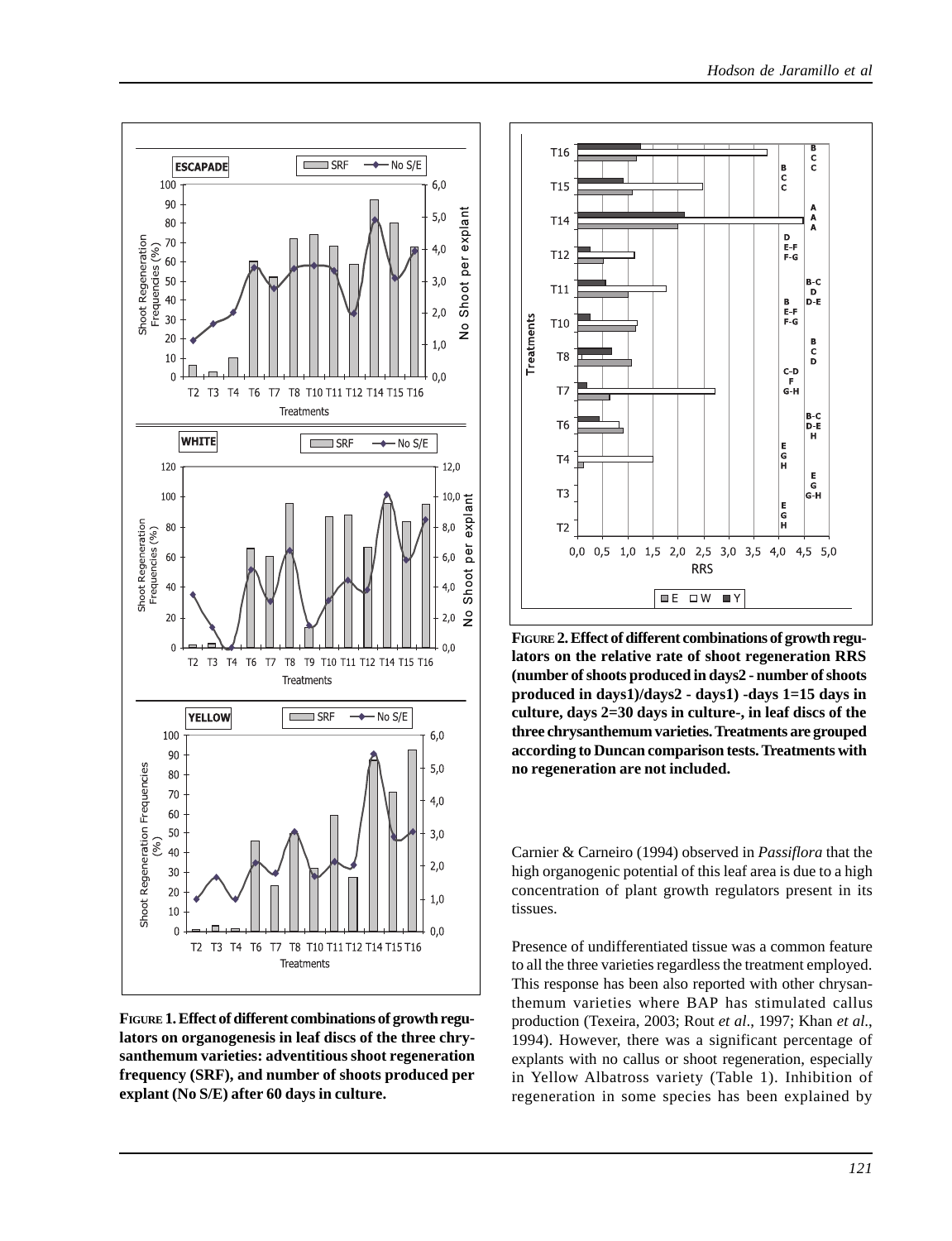**TABLE 1. Regeneration response of adventitious shoots per explant in leaf discs of the three chrysanthemum varieties. days1: time in days in culture when a first organogenic response was observed -15 days-; days2: time in days in culture when the highest shoot number was observed and response is stabilized -30 days-. Only treatments with the highest effect on the three variables are shown. Relative rate of shoot regeneration was defined as: (number of shoots produced in days 2– number of shoots produced in days 1)/days 2 - days 1)**

| <b>VARIABLES</b>                                |                                      | <b>VARIETIES</b> |                        |                         |
|-------------------------------------------------|--------------------------------------|------------------|------------------------|-------------------------|
|                                                 |                                      | <b>Escapade</b>  | <b>White Albatross</b> | <b>Yellow Albatross</b> |
| $\rm days$                                      |                                      | 15 days          | 15 days                | 30 days                 |
| $\text{days}_{2}$                               |                                      | 30 days          | 30 days                | 45 days                 |
| Frequency of adventitious<br>shoot regeneration | NAA 4.83 $\mu$ M +<br>BAP 8.87 µM    | 75%              | 62%                    | 57%                     |
|                                                 | $NAA$ 4.83 $\mu$ M +<br>BAP 13.32 µM | 67%              | 63%                    | 52%                     |
| Number of shoots produced<br>per explant        | NAA 4.83 $\mu$ M +<br>BAP 8.87 µM    | 4.9 $(\pm 0.8)$  | 8.9 $(\pm 1.3)$        | 5.5 $(\pm 1.5)$         |
|                                                 | NAA 4.83 $\mu$ M +<br>BAP 13.32 µM   | 4.0 $(\pm 0.9)$  | 6.6 $(\pm 2.6)$        | 3.0 $(\pm 0.2)$         |
| Relative rate of shoot<br>regeneration          | NAA 4.83 $\mu$ M +<br>BAP 8.87 µM    | 2.0              | 4.4                    | 2.1                     |
|                                                 | NAA 4.83 $\mu$ M +<br>BAP 13.32 µM   | 1.2              | 3.7                    | 1.2                     |

excessive accumulation of polyamines (putrescine diamine and spermidine) resulting from stress provoked during *in vitro* tissue culture (Bais & Ravishankar, 2002). Metabolism and polyamines effect are strongly influenced by other plant growth regulators and the application of hormones (auxins, cytokinins and gibberellins) generally increase the polyamines content. This response has been described with some varieties of chrysanthemum (Martín *et al*., 1997) and could therefore be correlated to the low shoot production on Yellow Albatross leaf explants.

Explant oxidation affected the induction of organogenesis, particularly with Yellow Albatross and Escapade varieties. Phenol production by leaf tissue is induced by the activation of a chain of enzymatic reactions due to hypersensitivity to stress factors such as desiccation or mechanical wounding, which are frequent during the excision of leaf discs from in vitro material, and to pH alterations and changes in osmotic and water potentials occurring during the explant incubation stage. These reactions are initiated when cell membranes are injured, which increases respiration rates. Lipoxigenase enzyme is then activated promoting the production of free radicals of oxygen that provoke a higher activity of the peroxidase enzyme. Peroxidase catalyzes the production of  $H_2O_2$  (an oxidizing agent causing tissue damage) and polymerization of monophenols, which produce dehydrogenated polymers such as condensed tannins, ending with the typical browning of *in vitro* tissues that have undergone the phenoliza-

tion process (Goodman & Novacky, 1994). Oxidation products are phytotoxic and therefore alter the morphogenetic process.

In relation to shoot individualization, rooting and acclimatization, shoot elongation was observed in all the shoots obtained, and rooting occurred in most of them without any exogenous growth regulator in the culture medium. High rooting percentages were obtained with all the three varieties (92% with Escapade, 91% with White Albatross and 87% with Yellow Albatross) as opposed to studies with other chrysanthemum varieties, which reported the requirement of gibberellic acid for shoot elongation and IAA or NAA for rooting induction (Texeira, 2003; Tanaka *et al*., 2000; Sherman *et al*., 1998). Acclimatization of regenerated whole plants from all the three varieties was successfully achieved, facilitating transfer to soil (Escapade 97%, White Albatross 100%, and Yellow Albatross 97%).

### **Plant regeneration from leaf discs** *via* **somatic embryogenesis**

Leaf tissues of the varieties employed in this study exhibit a high capacity of response to phytoregulation stimuli that facilitate competence acquisition, determinism and induction of embryo formation under the culture conditions evaluated (Figure 3). A favourable effect of 2,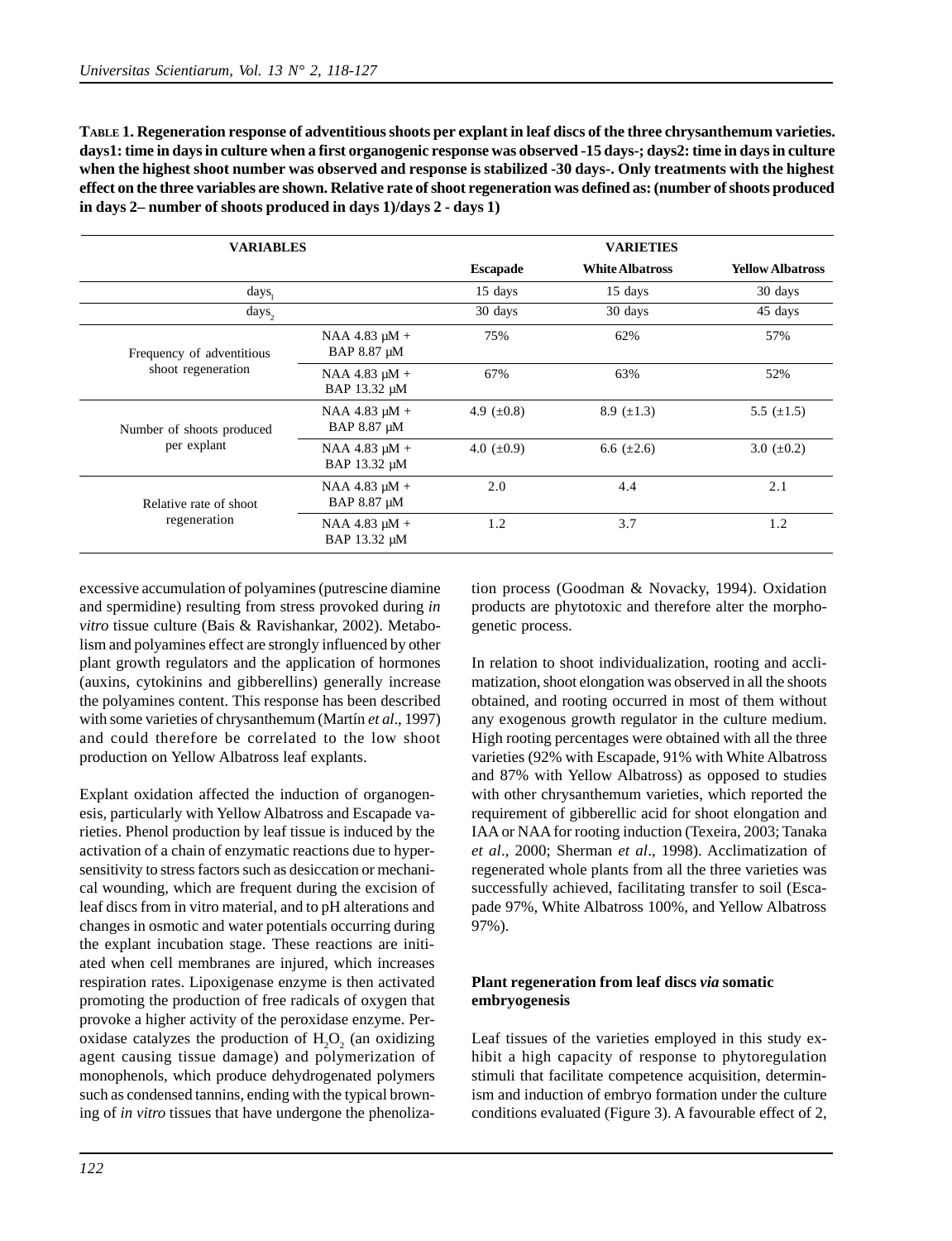4-D on the induction of somatic embryogenesis was evident, similarly to previous reports on chrysanthemum and other species (Fiore *et al.,* 2002).

Significant differences were found between treatments evaluated with Escapade (E) and Yellow Albatross (Y) varieties. There was a favourable effect of 2.26 µM 2, 4-D



**FIGURE 3.** *In vitro* **plant regeneration of White Albatros chrysanthemum variety** *via* **organogenesis (a-f) and somatic embryogenesis (g-l). a. Shoots at the initial stage of development, 12 days. b-c. Shoots emerging, 14 days (29 X). d-ef. Shoots prior to be excised for individualization, 30 das. g-h. Proembryonic masses. i. globular embryos. j-k. heartshaped embryos. l. embryos in torpedo stage and precocious germination (93.5 X). m. regenerated whole plants ready for acclimatization. n. regenerated plant during acclimatization.**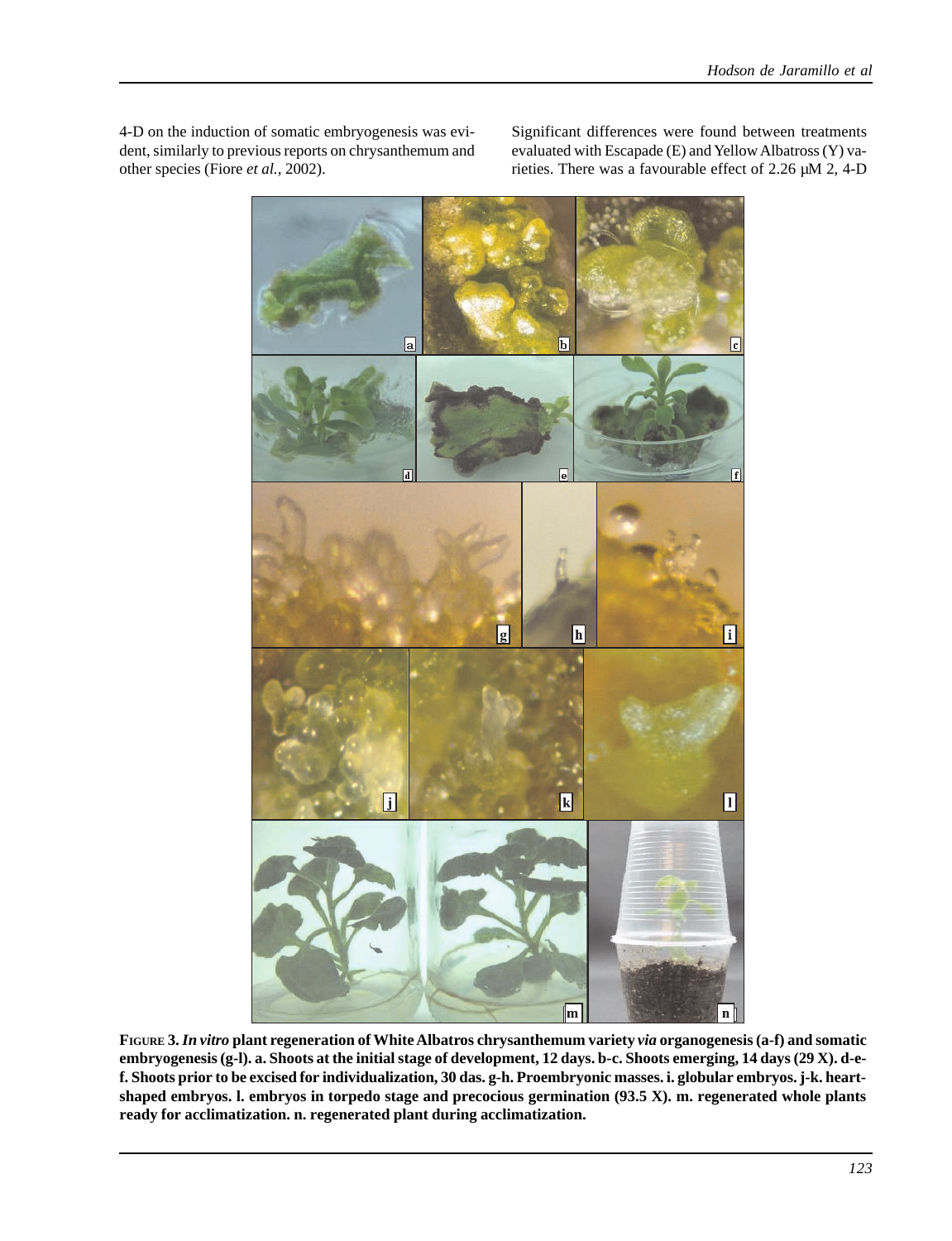

**FIGURE 4. Effect of 2,4-D concentrations and exposure time on embryogenesis of the three chrysanthemum varieties: formation frequency of proembryonic masses (MPE) and germination frequency of somatic embryos (FG). The most important treatments are shown grouped according to Duncan comparison tests. Grouping according to MPE percentages are indicated in white, and germination frequency (FG) in black. There is a difference in grouping between induction stage and germination stage.**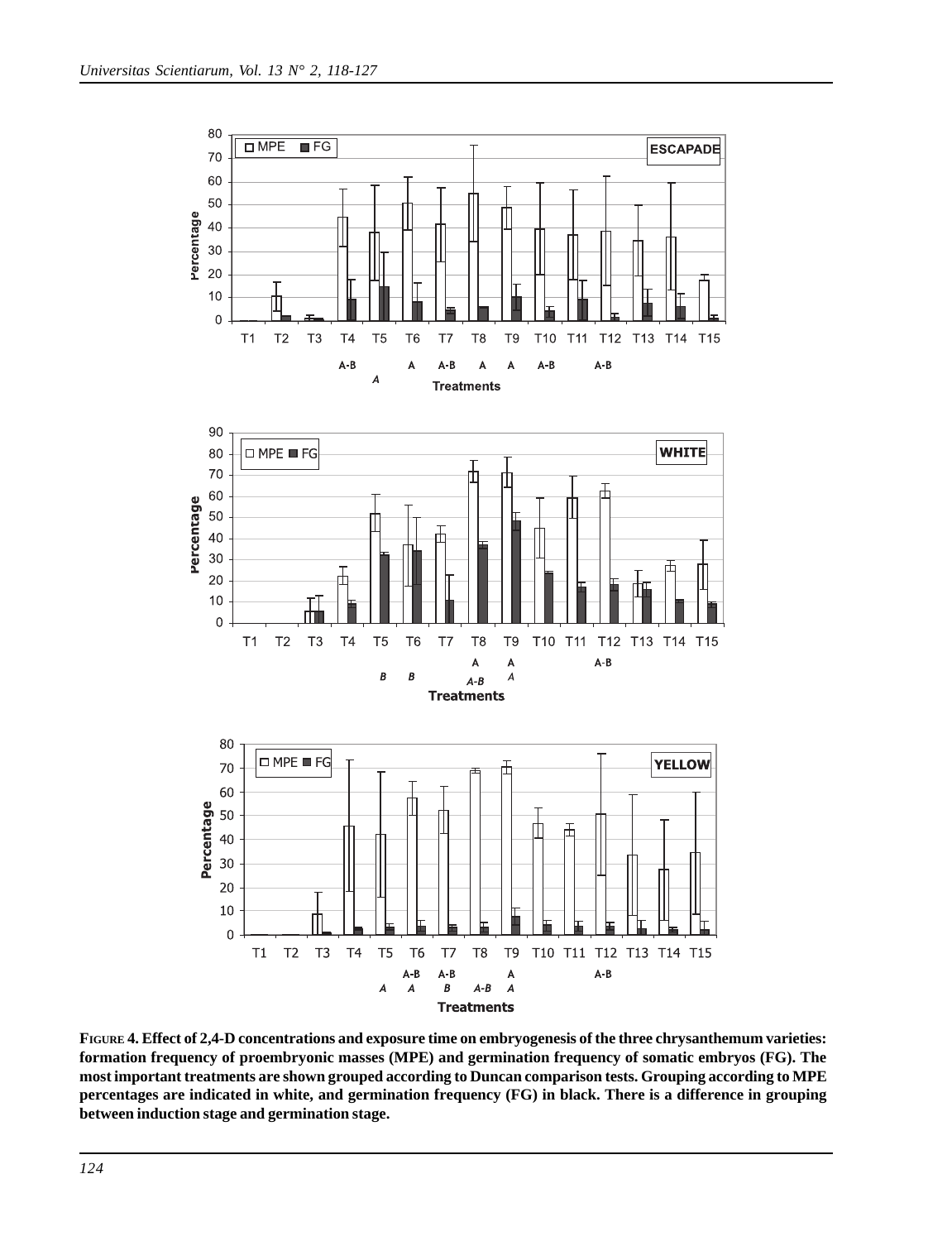after 21 days of culture of leaf discs, on proembrionic structure formation (E: 76. 4% and Y: 72.03%), unipolar germination (E: 51,14% and Y: 5,3%) and average number of plants produced per explant (E: 2 and Y: 1). White Albatross variety also developed proembrionic masses with 2.26  $\mu$ M 2, 4-D although a reduced time of exposure (14 days) was more favourable for further shoot development -5,7% germination frequency and 1.4 regenerated plants per leaf disc- (Figure 4).

Results obtained in the present study can be explained by three different reasons. Firstly, initial high concentrations of 2, 4-D may cause a stress condition giving way to DNA methylation, which has been correlated to low levels of genetic expression and the interruption of the initial expression pattern resulting in the activation of the embryogenic programme. Although the induction of somatic embryogenesis activates genetic control pathways similar to those of zygotic embryogenesis, which can be regarded as a universal pattern in plants, the variable response can be accounted by genotypic differences responsible of a differential activation of the embryo development pathway (Freire, 2004). Secondly, the combined application of low concentrations of cytokinin (BAP) with high concentrations of auxins  $(IAA + 2, 4-D)$  in the culture medium Mum B favoured the embryogenic response, since BAP increases tissue sensitivity to auxin stimulus thus facilitating cell dedifferentiation and subsequent differentiation required to shift from a somatic cell state to an embryogenic one. Finally, the central role played by endogenous levels of IAA during the early stages of embryogenesis must be considered. Addition of exogenous auxins as 2, 4-D has proved to substantially increase the endogenous concentrations of IAA, which are in turn associated to high embryogenic responses in several plant species (Feher *et al*., 2003). Studies have concluded that when 2, 4-D is present in the tissues, phosphatidilinositol (Ptdlns) hydrolysis is stimulated, cytoplasm and cell wall pHs are altered, and asymmetrical cell divisions are repeated as a result of altered cell polarity, leading to the formation of globular embryos.

Germination frequencies obtained with each treatment were significantly different. A 21-day exposure period favoured the formation of proembrionic structures (76,4%) and germination (51%) of Escapade leaf discs, in contrast with Yellow and White Albatross varieties, in which low germination frequencies (Y: 5.3% and W: 5,7%) and reduced numbers of plants obtained per explant (Y: 1 and W: 1.4) were recorded (Figure 4). Low germination frequencies can be due to an overexposure to 2, 4-D, considering that transfer of embryogenic calli to a 2, 4-D-free medium was necessary to facilitate embryo germination, as reported by Sherman *et al*. (1998). Shoot and root elongation did not require any exogenous hormone supplement as was evident from the regeneration of whole plants achieved after transferring embryos of the three varieties to MS basal medium.

The development sequence of somatic embryos was determined with the three studied varieties. Initial formation of proembrionic masses was observed 7-10 days after having established the leaf disc cultures on Mum B medium (stage 0). Proembryos shifted to a globular stage 14-21 days after sowing (stage 1) and, with a reduction of auxin concentrations, began to develop into heartshaped structures (stage 2, bilateral symmetry and cotyledon formation). The torpedo structure was reached in 22-30 days. Torpedo embryos initiated a precocious unipolar germination process, ending with early shoot development and late root formation (Figure 3). Germination during this morphogenesis stage is undesirable because embryos are unable to store enough compounds necessary to enter into a quiescent state, which is a fundamental requisite to achieve a synchronic development (Feher *et al*., 2003). Additionally, the opaque white coloration expected to be present during the stage of embryo maturation was not easily identified and this may be an indication of an anomalous accumulation of storage compounds inside the embryo delaying the development of the apical root meristem and subsequent bipolar germination (Datta *et al*., 2001).

Embryogenic processes are affected by a series of factors that in certain circumstances can either favour or difficult the *in vitro* manipulation; these factors include: the genotype, culture conditions, growth regulators and other medium components, and the type and physiological state of the explant (Fiore, *et al.*, 2002; Bornhoff & Harst, 2000). Alterations of the maturation and germination processes are believed to be a consequence of an initial overexposure to 2, 4-D and its subsequent effect on the polyamine interconversion process. When initial concentrations of auxins are low or absent in the culture medium, the synthesis of spermine and spermidine polyamines from diamine putrescine is triggered. These reactions are regarded as basic to cell differentiation needed during the process of embryo maturation that can be affected by an auxin overstimulus. Additionally, the presence of ABA, the osmotic manipulation of the culture medium, or an aminoacid supplement may be required to achieve appropriate maturation and germination of somatic embryos of the three varieties.

Several authors have reported that the addition of ABA into the culture medium regulates embryo maturation, pre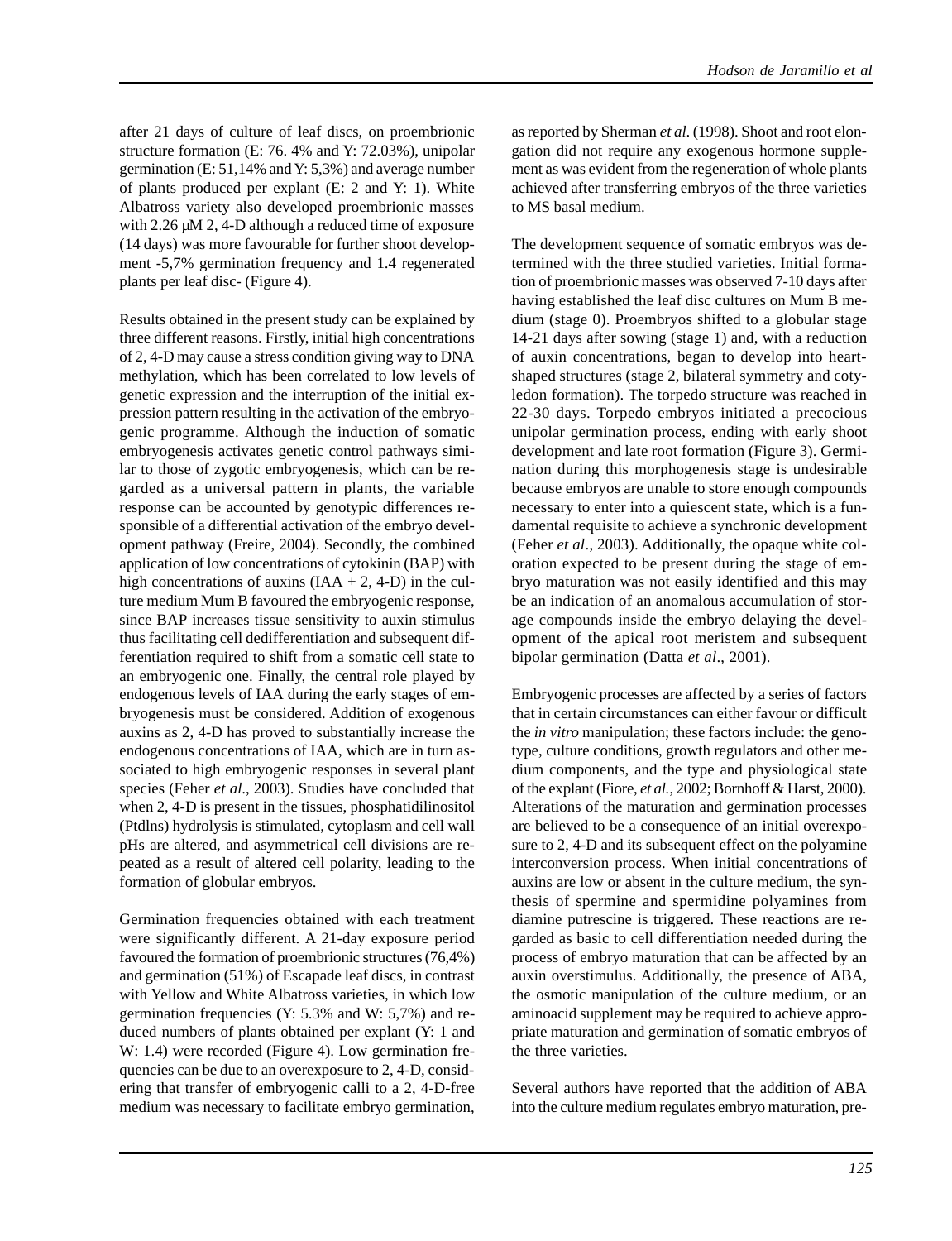vents precocious germination and facilitates the accumulation of carbohydrates and storage proteins. Besides ABA, osmotic agents such as polyethylene glycol (PEG), mannitol and sucrose have been demonstrated to inhibit precocious germination, the establishment of initial high osmotic pressures in the culture medium being more effective than an exogenous provision of ABA (Freire, 2004). Aminoacid incorporation into the culture medium in the form of organic nitrogen, hydrolyzed casein and glutamine, amongst others, showed beneficial effects on the maturation of avocado somatic embryos. Further experiments on the effect of ABA and aminoacids on controlling the precocious germination of chrysanthemum somatic embryos are required to be conducted. The assessment of exposure periods to 2, 4-D less than 14 days is also required. Future basic research on somatic embryogenesis of ornamental plants can be promising in helping to reduce production costs of laborious micropropagation and hand labour.

## **CONCLUSIONS**

Reproducible and efficient regeneration systems —*via* organogenesis and somatic embryogenesis— from three chrysanthemum (*D. grandiflora*) varieties: Escapade, White Albatross, and Yellow Albatross were obtained. The morphogenetic capacity of the three varieties of *D. grandiflora* was shown. Acclimatization and transfer to soil of regenerated whole plants from all the three varieties was successfully achieved.

Regeneration *via* organogenesis was achieved in the presence of BAP in the culture medium. The highest shoot production was observed on the explants cut edge and along the leaf mid rib as a consequence of mechanical injury caused on tissues, which provides an effective stimulus in inducing cell competence needed to regenerate adventitious organs. Plant regeneration from leaf discs *via* somatic embryogenesis was also obtained in the study, observing a favourable effect of 2, 4-D on the induction of somatic embryogenesis.

The development of the regeneration systems allows genetic transformation studies in chrysanthemum (*D. grandiflora*)

## **ACKNOWLEDGMENTS**

Financial support was provided by Instituto Colombiano para el Desarrollo de la Ciencia y la Tecnología 'Francisco José de Caldas' and Pontificia Universidad Javeriana

(Colciencias Project 1203-12-123-86). Americaflor Ltda. provided the plant material required to carry out this study. Santiago Grillo-Astudillo (Universidad Nacional de Colombia) was of invaluable help in assisting with the statistical analyses and Sandra Constantino in translating the manuscript into English.

## **REFERENCES**

- BAIS, H.P. and RAVISHANKAR, G.A. Role of polyamines in the ontogeny of plants and their biotechnological applications. *Plant Cell and Organ Culture*, 2002, *69*, 1-34.
- CARNIER, M. and CARNEIRO, M. L. Tissue culture studies on species of Passiflora. *Plant Cell Tissue and Organ Culture*, 1994, *36*, 211-217.
- CHAKRABARTY, D.; MANDAL, A.K. and DATTA, S.K. SEM and light microscopic studies on direct shoot regeneration from ray florets of Chrysanthemum*. Israel Journal of Plant Sciences*, 2000, *48*, 105-107.
- CHAUDHURY, A. and RONGDA, QU. Somatic embryogenesis and plant regeneration of turf-type Bermuda grass: effect of 6-benzyadenine in callus induction medium. *Plant Cell Tissue and Organ Culture*, 2000, *60* (2), 113-120
- COENEN, C. and LOMAX, T.L. Auxin-citoquinin interactions in higher plants: olds problems and new tools. *Trends Plant Science*, 1997, *2*, 351-356.
- DATTA, K.B.; KANJILAL, B. and DE SARKER, D. Artificial seed technology: Development of a protocol in Geodorum densiflorum (Lam) Schltr. An endangered orchid. *Current Science,* 2001, *76* (8), 1142-1145.
- FEHER, A.; PASTERNACK, T.P. and DUDITS, D. Transition of somatic plant cells to an embryogenic state. *Plant Cell Tissue and Organ Culture*, 2003, *74*, 201-228.
- FIORE, S.; DE PASQUALE, F.; CARIMI, F. and SAJEVA, M. Effect of 2, 4-D and 4-CPPU on somatic embryogenesis from stigma and style transverse thin cell layers of citrus. *Plant Cell Tissue and Organ Culture*, 2002, *68*, 57-63
- FREIRE, S.M. Aspectos básicos de la embriogénesis somática. Revista del Ministerio de Educación Superior (MES) de la República de Cuba. *Biotecnología Vegetal*, 2004, *3* (4), 195-211.
- GOODMAN, R.N. and NOVACKY, A.J. The hypersensitive reaction in plants to pathogens: a resistance phenomenon. The American Phytopathological Society, APS Press. St. Paul., 1994. 244 p.
- HABERER, G. and KIEBER, J. Cytokinins. New Insights into a classic Phytohormone. *Plant Physiology*, 2002, *128*, 354-362.